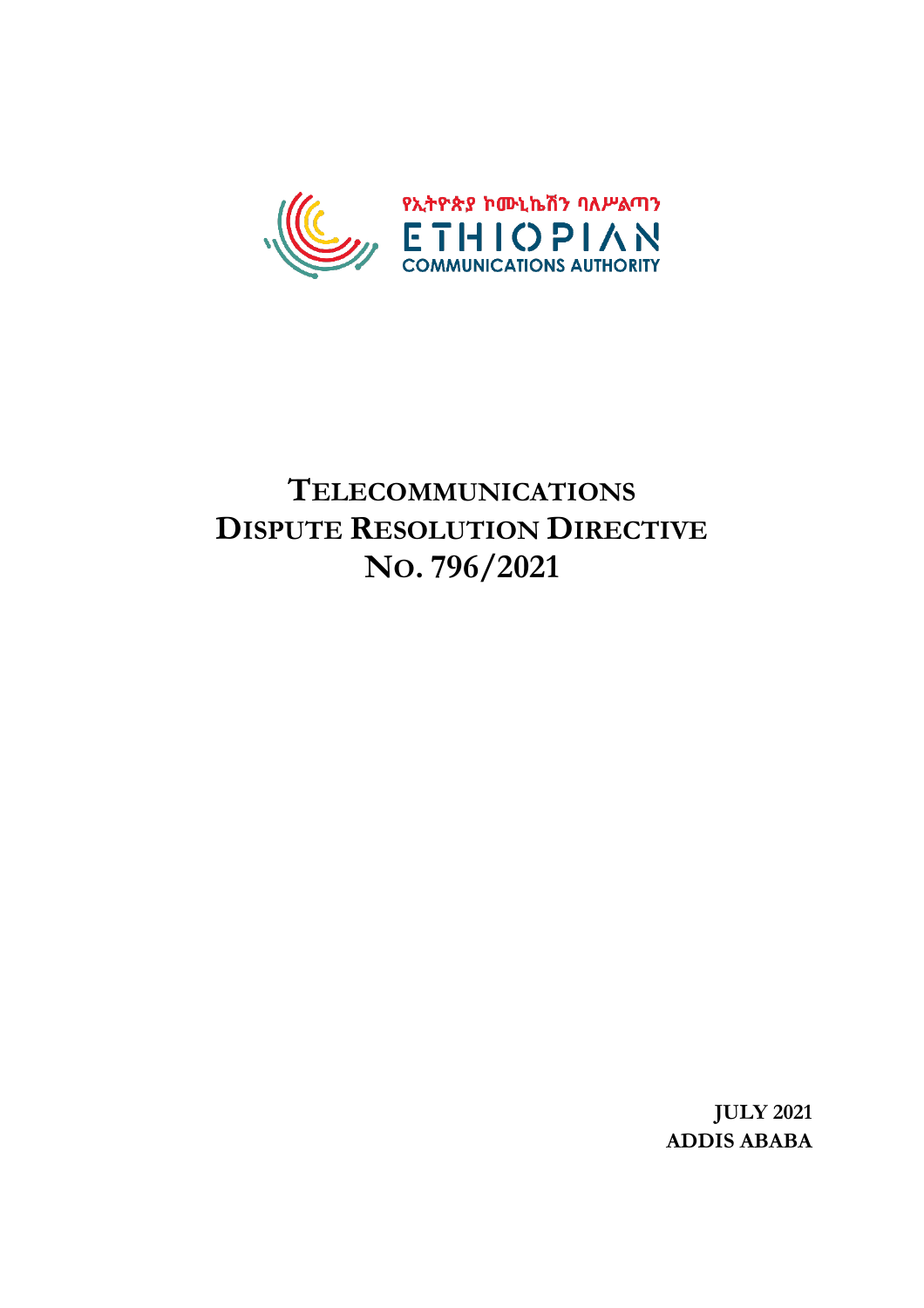## **TELECOMMUNICATIONS DISPUTE RESOLUTION DIRECTIVE**

WHEREAS it is imperative that disputes between Telecommunications Operators and between consumers and Telecommunications Operators are resolved in a manner that is fair, efficient, and cost effective;

COGNIZANT of the necessity to formulate a legal framework that governs disputes which arise in the Telecommunications sector;

RECOGNIZING the need to provide disputing parties the availability of alternative dispute resolution procedures such as mediation and settlement;

NOW, THEREFORE, pursuant to Articles 6(2), 6(15), 37, 48 and 54(2) of the Proclamation, the Ethiopian Communications Authority hereby issues this Directive.

## **PART ONE GENERAL**

## **1. Short Title**

This Directive may be cited as the "Telecommunications Service Dispute Resolution Directive No. 796/2021."

#### **2. Definitions**

In this Directive, unless the context otherwise requires:

- 1) "**Appeals Tribunal**" means a Tribunal established under Article 39 of the Proclamation.
- 2) "**Authority**" shall mean the Ethiopian Communications Authority established under Article 3 of the Proclamation.
- 3) "**Claimant**" means a person who submits a claim before the Authority.
- 4) "**Consumer**" means any person who receives or has received Telecommunications Services from a Licensee by virtue of a service subscription agreement into which he enters or accepts the terms set forth by the Licensee.
- 5) "**Complaint**'**' or** "**Claim**" means a formal written or electronically submitted statement of any allegation of the breach of the rights of a Claimant.
- 6) "**Dispute**" means an issue in contention between licensees, a consumer and a licensee, where one or both parties is aggrieved by the decision and/or conduct of the other, and the parties have failed to reach an amicable resolution after due effort has been made.
- 7) "**License**" means a License issued by the Authority.
- 8) "**Licensee**" means a person who has been issued a License by the Authority.
- 9) "**Notification of Resolution**" means a Licensee's final decision for resolution of a Complaint, or rejection of a Complaint, which must be indicated in writing or by any other verifiable means.
- 10) "**Person**" means any natural or juridical person and any reference to the male gender shall apply equally to the female gender.
- 11) "**Publish**" means the posting of the Authority's Decision on its website and/or other media as appropriate.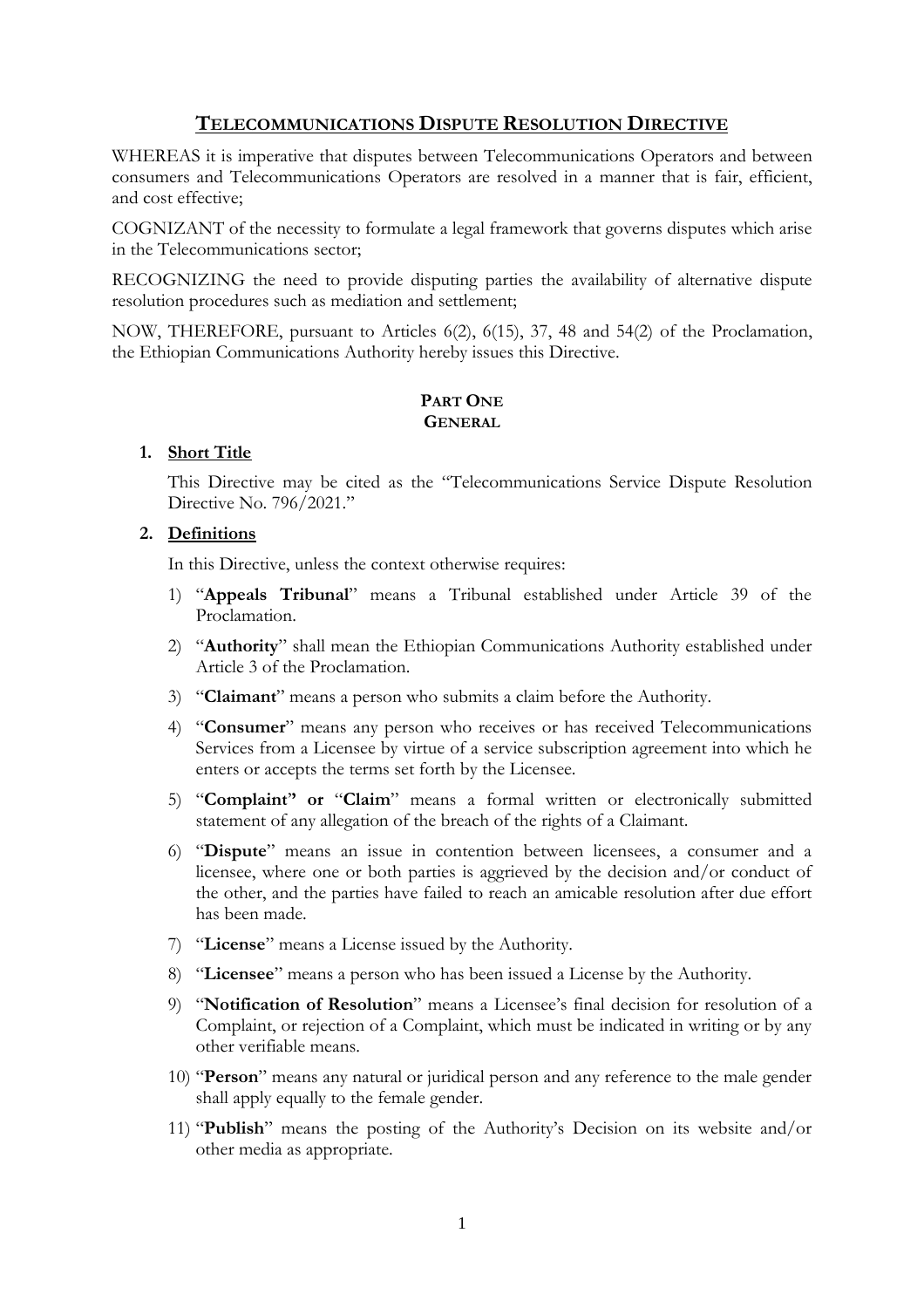- 12) "**Request for Dispute Resolution**" means a submission made by a complainant requesting the Authority to investigate and resolve a Dispute.
- 13) "**Respondent**" means a party against whom a claim is filed or has provided a response to the claim.
- 14) "**Response**" means the formal written response submitted to the Authority in response to a claim or to a request by the Authority.
- 15) "**Serve**" means the furnishing of documents, information, or data, as the case may be, to another party or to the Authority by way of courier, registered post, electronic mail, and/or fax, or by any other method as may be agreed upon between the relevant parties and the Authority, and "service (v)", "serving" or "served" shall bear the corresponding meaning.
- 16) "**Working Days**" shall mean business working days only and shall not include Saturday, Sunday and any day that has been declared to be a public holiday by the Federal Democratic Republic of Ethiopia.

#### **3. Objectives**

The main objectives of this Directive are to provide:

- 1) A framework to resolve disputes between Telecommunications Operators and between consumers and Telecommunications Operators and to ensure that such disputes are resolved in a that is fair, efficient, and cost effective.
- 2) Clarity on the procedures the Authority will use to adjudicate such disputes; and,
- 3) Disputing parties the availability of alternative dispute resolution procedures such as mediation and settlement.

#### **4. Scope of Application**

This Directive applies to all Licensees of the Authority and consumers of Telecommunications Services.

#### **PART TWO ADJUDICATION OF DISPUTES**

#### **5. The Authority's Power to Resolve Disputes**

- 1) The Authority shall have the power to resolve any disputes that may arise between the following entities:
	- a) Between consumers and Licensees; and,
	- b) Between Licensees.
- 2) The Authority may, pursuant to a Complaint filed by consumers, initiate proceedings against a Licensee on any action or relief requested by any party within the scope of the Authority's power that may, in the Authority's judgment, best serve the purposes of the Proclamation.
- 3) The Authority's Decision may grant or deny in whole or in part, any action or relief requested by any party; or may fashion such other remedy within the scope of the Authority's power that may, in the Authority's judgment, best serve the purposes of the Proclamation.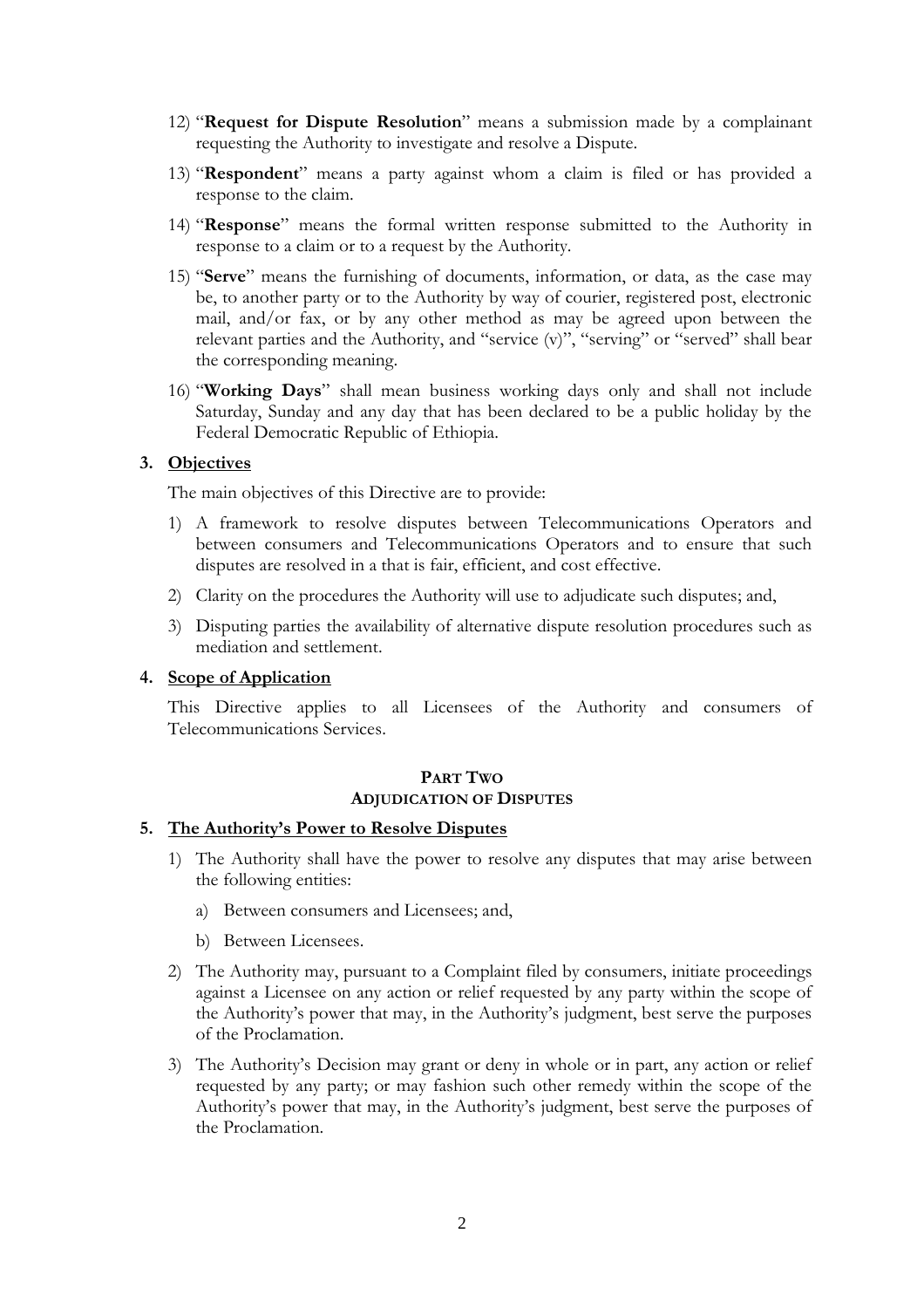4) The Authority's Decision may be reviewed pursuant to the provisions in Article 38 of the Proclamation.

#### **6. The Authority's Power to Combine Disputes**

- 1) The Authority may, combine Disputes regarding the same subject matter for determination by a single Decision where it considers that:
	- a) The Disputes involve the same subject matter and can be conveniently considered as one single Dispute; and,
	- b) The parties are likely to have the same interest at all stages of the combined Dispute Resolution proceedings.
- 2) Where the conditions under Sub-Article (1a) and (1b) of this Article are fulfilled Consumers may file a collective Claim as a single Dispute.
- 3) Where one or more of the parties disagree with the Authority's decision to combine the Dispute, the Authority may consider the argument submitted in opposition to the decision.
- **4)** If, at any stage during the course of its consideration of the combined Disputes, the Authority considers the Disputes should no longer be combined, the Authority may continue its consideration of the individual Disputes separately.

## **PART THREE REQUEST FOR DISPUTE RESOLUTION**

#### **7. Request for Dispute Resolution**

- 1) Licensees shall endeavor to resolve their dispute amicably prior to filling a Request for Dispute Resolution before the Authority.
- 2) The party who desires the resolution of a Dispute by the Authority, referred to as the "Claimant" may initiate proceedings by:
	- a) Filing its claim for resolution with the Authority in written or electronic submission using forms available on the Authority's website; and,
	- b) Serving the other party to the Dispute, referred to as the "Respondent," with a copy of the claim.
- 3) In a Dispute between Licensees the Claimant shall file a Request for Dispute Resolution within thirty (30) working days from the occurrence of the Dispute unless the parties have initiated an alternative dispute resolution process.
- 4) The Claimant's claim shall contain:
	- a) The names, addresses and telephone numbers of the parties to the Dispute;
	- b) A statement of the nature of the Dispute;
	- c) The remedy or relief sought, including any amount claimed;
	- d) The Power of the Authority to entertain the Dispute;
	- e) Any supporting evidence; and,
	- f) Any other relevant information.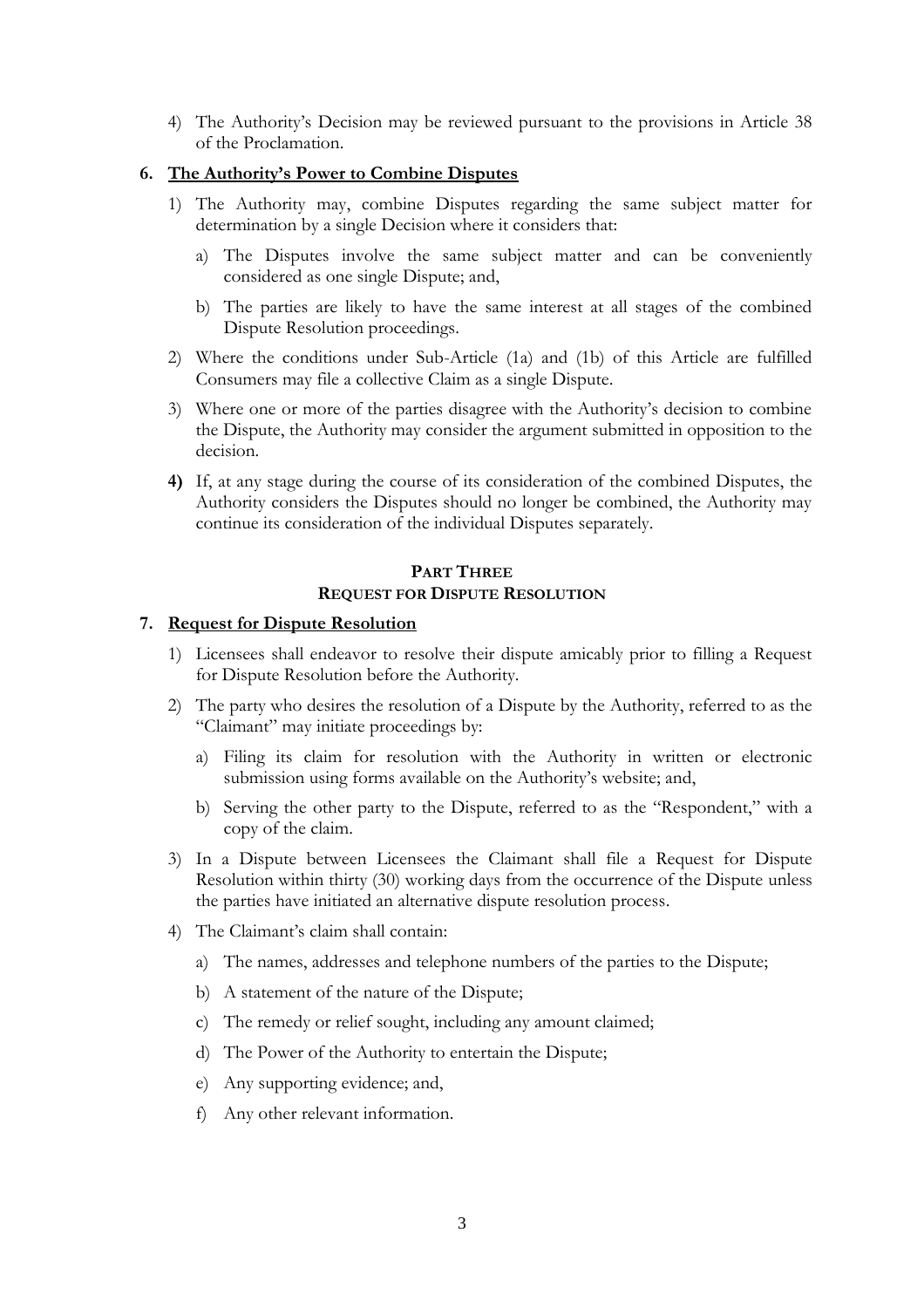- 5) The Authority shall, within five (5) working days of receipt of the claim, notify both Claimant and Respondent of receipt of the claim.
- 6) In a Dispute involving multiple parties, the Claimant shall serve copies of all documents submitted to the Authority to all the other parties on or before the date of submission of the documents to the Authority.
- 7) A party to a Dispute shall not rely on any grounds other than grounds stated in the claim or adduce additional facts or documents that were not referred to in the statement of claim or copies of the documents that were not annexed to the claim.

#### **8. Declining a Request for Dispute Resolution**

- 1) The Authority shall decline to accept a Request for Dispute Resolution where:
	- a) The Request for Dispute Resolution raises or involves issues that are not within the competence of the Authority or is otherwise not contemplated for resolution by the Authority in the Proclamation;
	- b) The Request for Dispute Resolution arises from a Dispute with a Licensee is not made within thirty (30) working days of a "Notification of Resolution" provided by a Licensee as provided for in the Consumer Rights and Protection Directive;
	- c) The Complaint in the Request for Dispute Resolution is the subject of ongoing legal proceedings before a court of law in the Federal Democratic Republic of Ethiopia unless a reviewing court has requested the Authority to review the matter;
	- d) The Request for Dispute Resolution relates to the content of a Communications Service, including, but not limited to, the editorial, literary, artistic, political, religious or other content expressed or transmitted through a Licensee's Communications system;
	- e) The Request for Dispute Resolution is incomplete or is not presented in accordance with the procedural requirements of this Directive;
- 2) The Authority shall, before declining to accept the claim, give the Claimant an opportunity to be heard.
- 3) Notwithstanding the provisions in Article 7(1)(e) of this Directive, the Authority shall not decline to resolve for the claim for the reason of incompleteness without giving an opportunity to the person filing the claim to rectify the irregularities within ten (10) working days.
- 4) Where the Authority has declined to resolve a Dispute, it shall notify the parties to the Dispute, in writing, stating the reasons for declining the claim.

#### **9. Response to Claim and Counter Claim**

- 1) The Respondent shall submit its Response with any supporting document to the Claimant and the Authority within ten (10) working days of receipt of the claim.
- 2) The Response by the Respondent shall contain:
	- a) The name, address and other particulars of the Respondent;
	- b) The answer to the claim, a counterclaim, if any, against the Claimant; and,
	- c) Any other relevant information.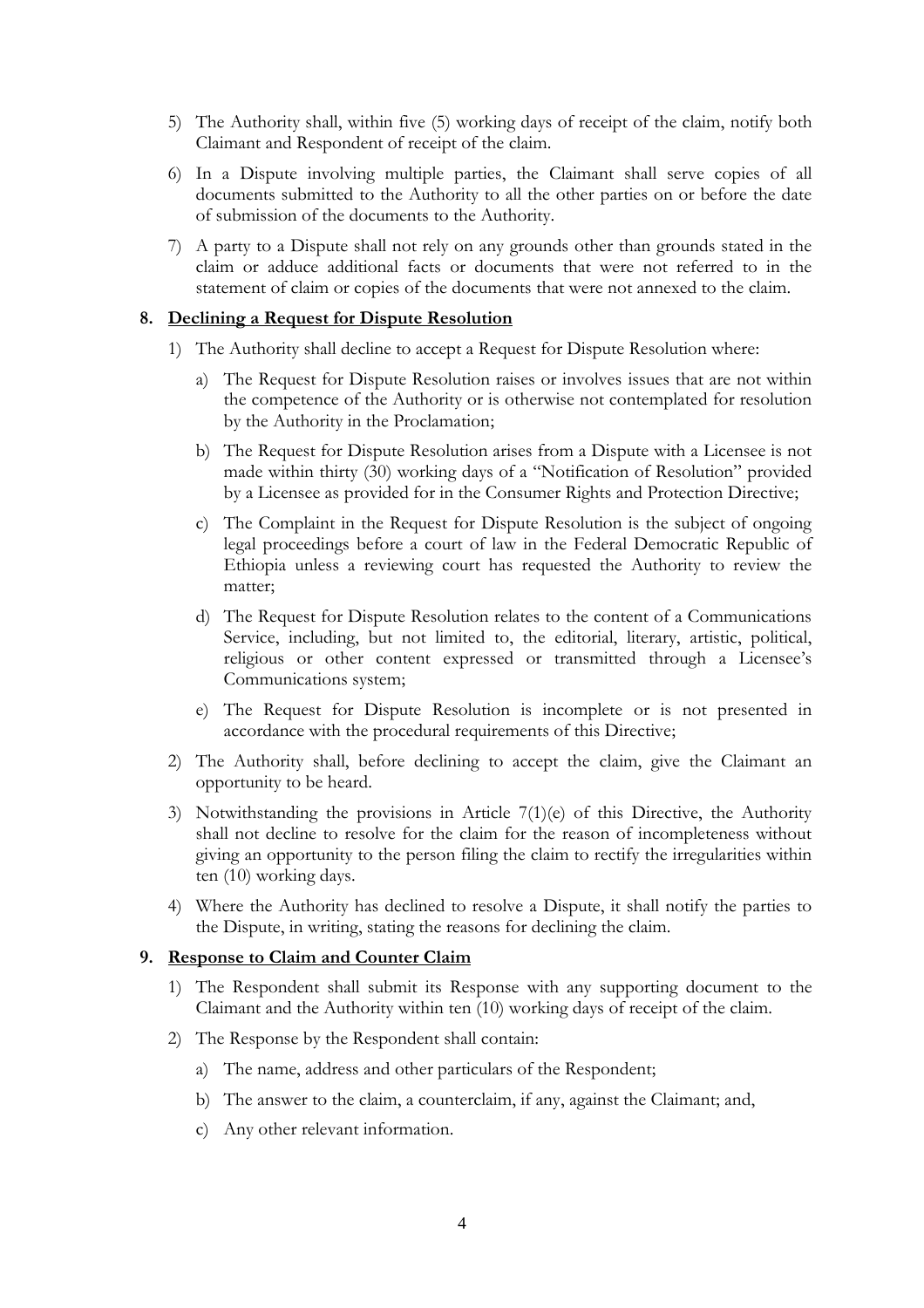3) The reply made by the Claimant under Sub-Article (2) of this Article must be restricted to points arising from the respondent's defense or counter claim. No additional new issues may be included.

#### **10. Submission of Documents**

Any written communication or electronic submission by a party to the Authority is deemed filed with the Authority from the date the document is received by the Authority.

## **PART FOUR HEARING**

## **11. Hearing Time and Place**

- 1) The Authority may give either party the right to request a hearing but retains the discretion to decide a matter solely based on the written record.
- 2) Where the Authority determines that a hearing is required it shall inform the parties in writing.
- 3) The Authority shall conduct the hearing in a manner that it considers appropriate except that the parties shall be treated equally and fairly and shall each be given full opportunity to present its case.
- 4) The Authority shall inform the parties the time and place for the hearing as well as the expected duration of the hearing.
- 5) The Authority in setting out the date and duration of the hearing shall take into consideration the complexity of the issues involved and the likelihood of harm to either party if the Dispute is not promptly resolved.
- 6) The hearing shall commence not later than fifteen (15) working days after the filing of the final submissions of the parties to have the Dispute resolved by the Authority.

## **12. Public Hearing**

- 1) The hearing shall be open to all members of the public, except to the extent that the Authority decides that the confidential nature of any specific matter to be addressed during the hearing requires that such confidential matter be withheld from public disclosure.
- 2) In deciding on the confidentiality of the matter the Authority may seek the opinion of the parties involved.
- 3) The Authority shall make public the reason(s) for limiting public access to information in any of its proceedings and shall seek to ensure to the maximum extent possible that all of its proceedings shall be fully open to the public.

#### **13. Appearance of an Expert in the Hearing**

Where in the course of resolving a Dispute, a matter arises that in the opinion of the Authority requires certain expertise or competence, the Authority may call upon any person who possesses the expertise, is independent and free from any conflict of interest, to assist the Authority as an assessor.

#### **14. Examination of Witnesses**

1) The Authority may examine the parties and their witnesses when hearing a Dispute.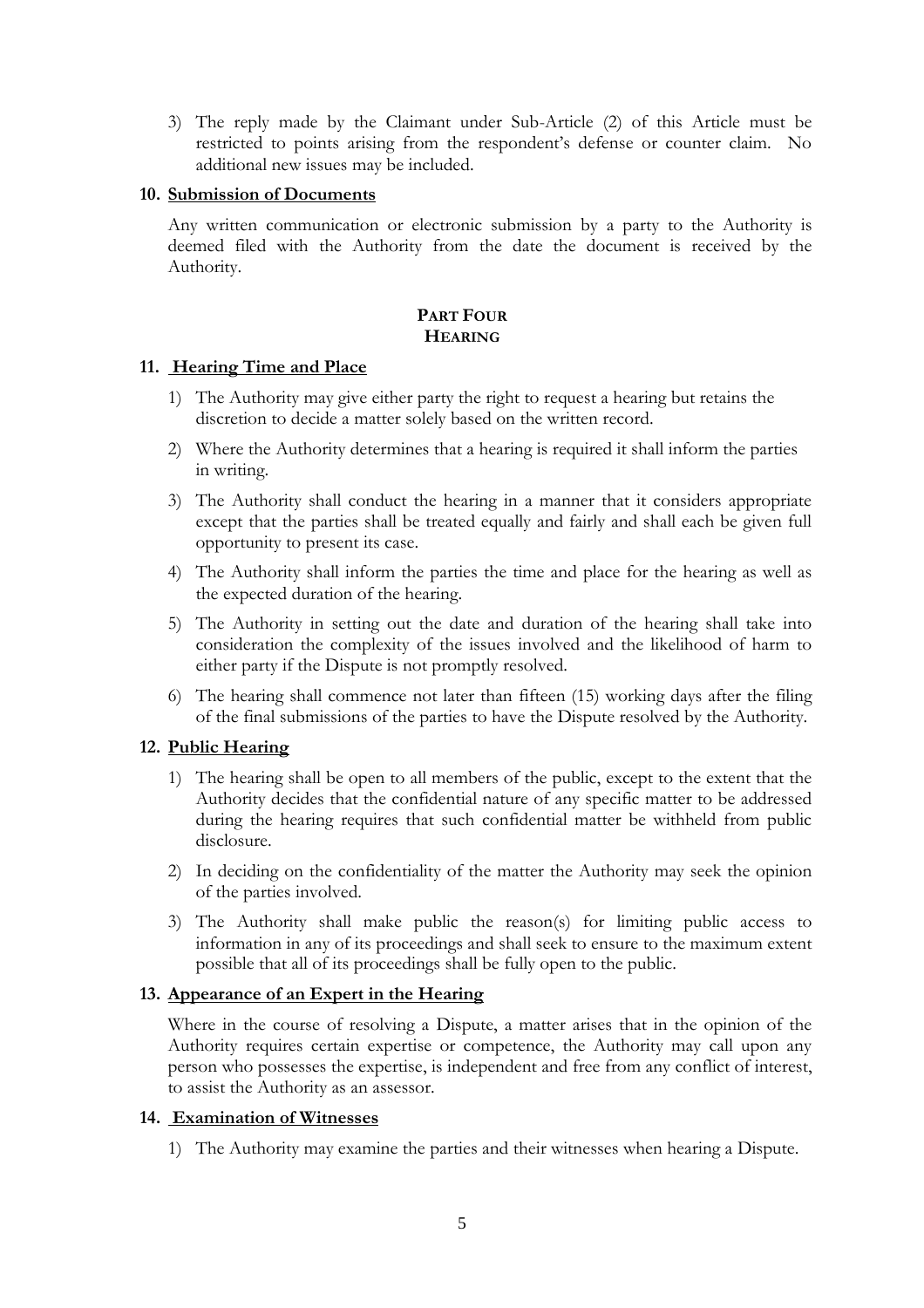- 2) A witness called and examined by the either party may be cross-examined by the other party and after being cross-examined, the witness may be re-examined.
- 3) The Authority may, at any time before making any orders relating to a Dispute, require a party or any other person whom the Authority considers competent, to adduce documentary evidence or produce any material, specimen or product that the Authority may consider necessary for the determination of a Dispute.

### **15. Extension of Time**

- 1) The Authority may adjourn the hearing of a Dispute for the production of further evidence or for other good cause, on such terms as it may determine.
- 2) At the request of a party the Authority may for good and reasonable cause grant an extension of time for the taking of any action by a party.

#### **16. Non-Appearance of the Party**

- 1) Where on the date of hearing any of the parties or their authorized representative does not appear when the Dispute is called for hearing, the Authority may dismiss the Dispute for non-appearance or proceed *ex parte*.
- 2) Where a Dispute is dismissed in default or decided *ex parte* an aggrieved party may file an application within five (5) working days from the date of such dismissal, for review of the order given, and the Authority may review the order if it is satisfied that there was sufficient cause for the non-appearance.

#### **17. Withdrawal of Claim**

- 1) A Claimant may, at any time before or after the Dispute is heard, withdraw the claim by notifying the Authority in writing.
- 2) The Authority may, where a Claimant withdraws a claim, make such orders relating to costs and restitutions as it considers fit.

#### **PART FIVE DECISION OF THE AUTHORITY**

#### **18. Form of Decision of the Authority**

- 1) The Authority shall make its decision in writing, stating reasons for the Decision, within fifteen (15) working days from the date of conclusion of the hearing.
- 2) The Decision of the Authority shall be dated and signed by the Director General.
- 3) The Authority shall cause to be made a record of the proceedings of the hearing of the Dispute and include that record, together with a copy of the Decision, in a document to be certified and signed by the presiding officer of the Authority as a true and correct record of the proceedings and the Decision.
- 4) The Authority shall forward a certified copy of the document described in Sub-Article (3) of this Article to each party.
- 5) The Authority may, given the urgency of a Dispute or for other justifiable reason(s), issue temporary preservation orders and reliefs pending the hearing and determination of the Dispute.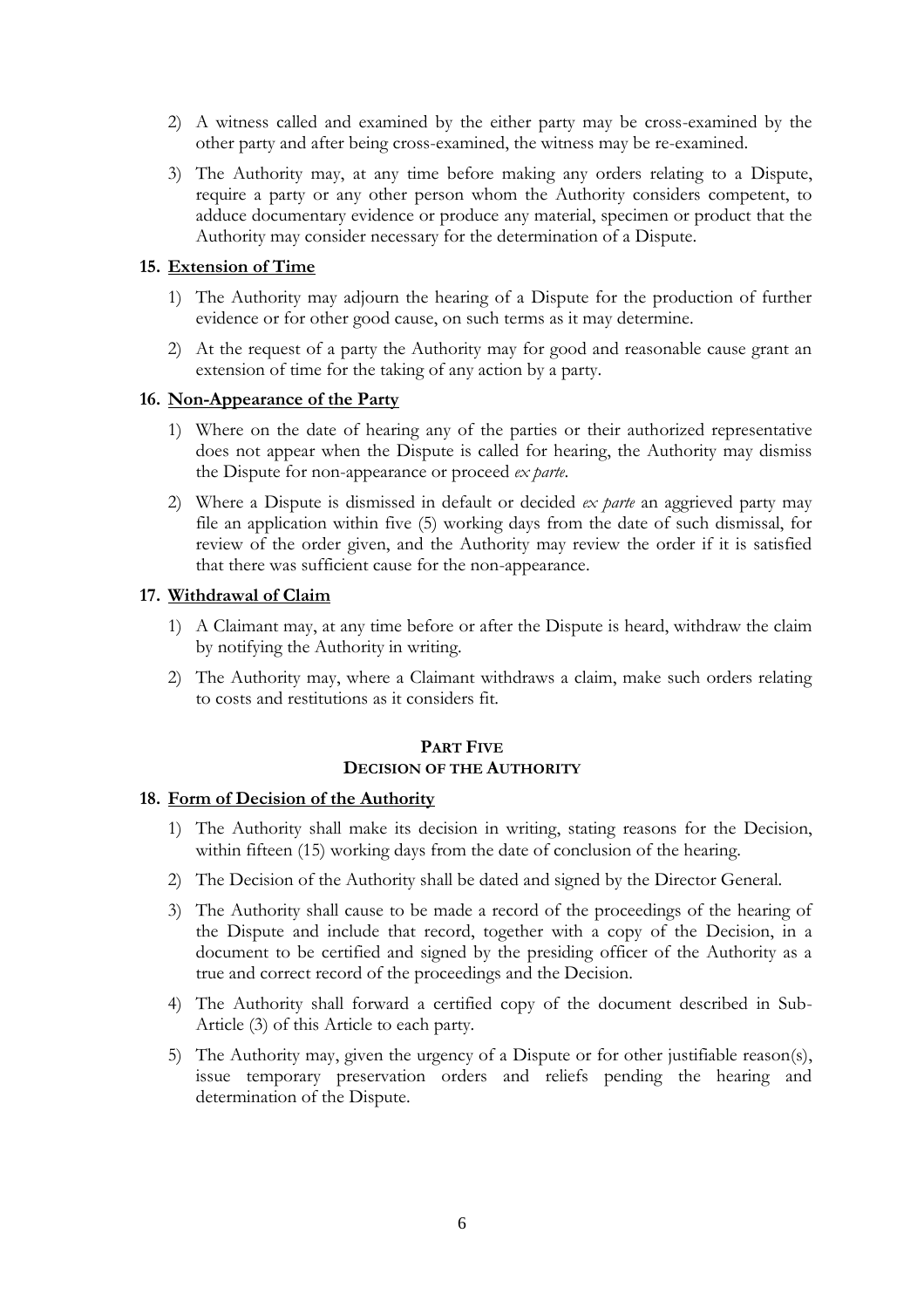#### **19. Publication of the Decision**

- 1) Records of proceedings, except those parts which for reasons specified by the Authority are confidential or privileged or otherwise should not be disclosed to any person, shall be open to inspection by any person after conclusion of the hearing, subject to such person complying with the terms as the Authority may prescribe from time to time, in regard to time, place and manner of inspection and payment of inspection fees.
- 2) The Authority shall publish on its website and/or other media, its Decision on Disputes it has heard and determined.

## **20. Effect of the Decision**

The Decision of the Authority shall be binding on the parties from the date of communication of the Decision to the parties.

#### **21. Appeal of the Decision**

- 1) Any party dissatisfied by the Decision of the Authority may appeal the Decision to the Appeals Tribunal on issues limited to legal matters within thirty (30) working days of the effective date of the decision by the Authority.
- 2) Any party dissatisfied by the Decision of the Appeals Tribunal may appeal the Decision to the Federal High Court within sixty (60) days from the date of the Decision, only for error of law.

#### **PART SIX MEDIATION**

#### **22. Mediation by the Authority**

- 1) The parties to a Dispute may, at any time following submission of a Request for Dispute Resolution, enter into negotiations aimed at settling a Dispute in good faith, in whole or in part, by mutual agreement.
- 2) The Authority may advise the parties to resolve a Dispute through mediation, subject to the conditions below:
	- a) If it is specifically agreed to do so by both parties to the Dispute; or,
	- b) Where the Authority believes there is a possibility of amicable resolution of the Dispute between the parties, even where its mediation services are not requested; or,
	- c) Where the Request for Dispute Resolution is declined and both parties are likely to accept an alternative dispute resolution process.
- 3) If the Authority believes that a settlement is possible, it may use its discretion to end or suspend any scheduled mediation or formal Dispute Resolution proceedings.
- 4) The parties shall agree that all resolutions through mediation shall be final and binding, and not subject to appeal.

#### **23. Resolution by Settlement**

1) The parties to a Dispute shall agree on a settlement within fourteen (14) working days of the commencement of negotiations, unless the parties to the Dispute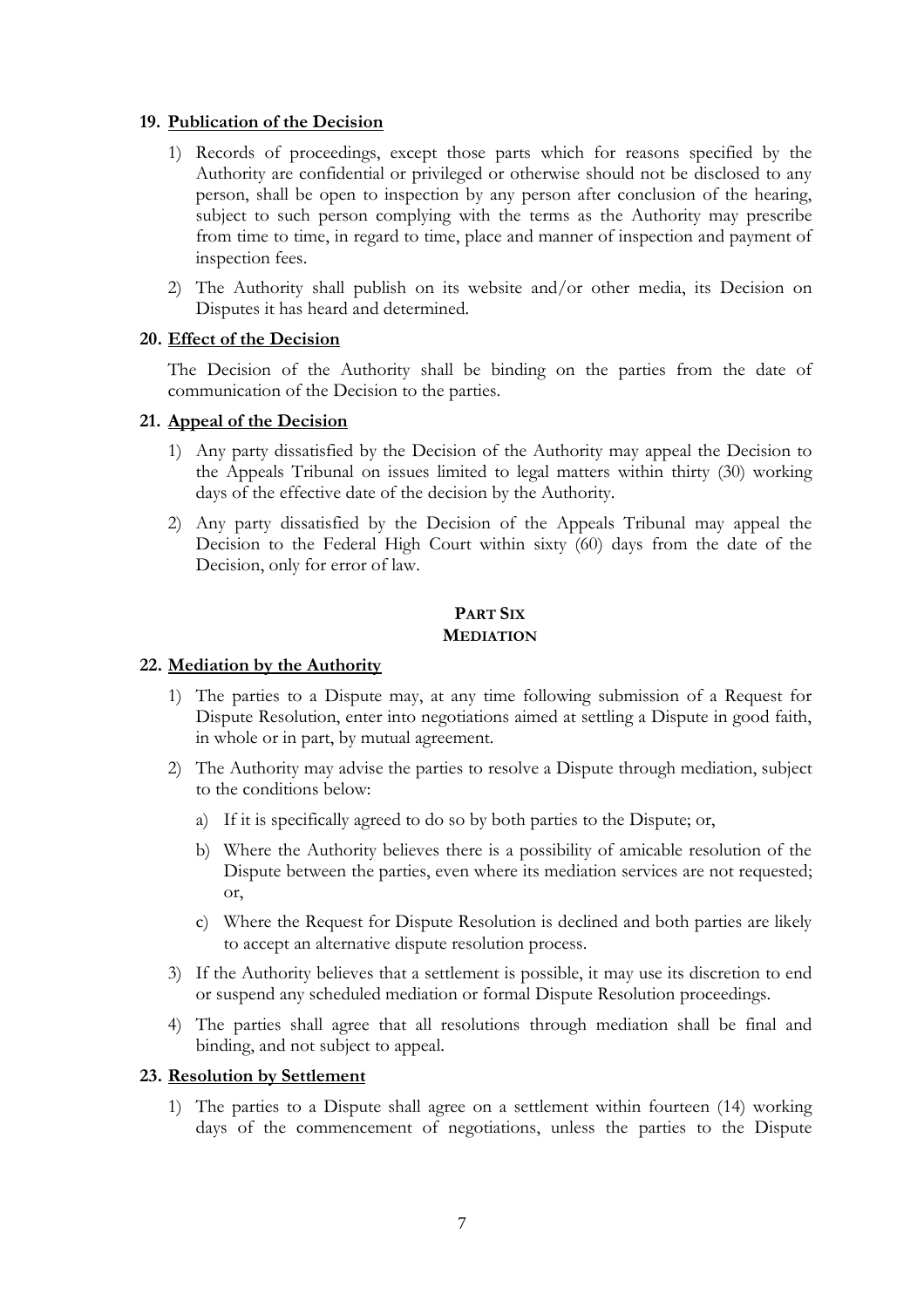mutually agree to extend the period for settlement negotiations based on a timetable approved by the Authority.

- 2) If the parties agree to settle the Dispute through settlement, the parties shall submit to the Authority the terms of the settlement of their Dispute that includes the following information at a minimum:
	- a) A clear description of the settlement reached between the parties; and,
	- b) A timetable detailing the performance of the settlement reached between the parties.
- 3) Following submission of the settlement agreement, the Authority shall, within five (5) working days, inform the parties, in writing, if it accepts the terms of the settlement. Upon approving the settlement agreement, the Authority shall dismiss the Dispute.
- 4) The details of any settlement agreed between the parties to the Dispute shall not be made public by the parties unless the parties and the Authority mutually agree to do so.
- 5) Notwithstanding Sub-Article (4) of this Article, where the interest of the public requires it, the Authority may disclose the results of the settlement to the public.
- 6) If the parties fail to reach a settlement on any or all of the issues, the Authority shall commence or recommence the scheduled mediation or Dispute Resolution proceedings.

#### **PART SEVEN COMPLIANCE AND ENFORCEMENT**

#### **24. Compliance**

The Authority shall monitor a Licensee's compliance with the provisions of the Proclamation and this Directive.

#### **25. Enforcement**

- 1) Where the Authority, consistent with the provisions of this Directive, the Proclamation, and other instruments that the Authority may issue, determines that a Licensee has violated the provisions of this Directive, it shall impose remedies pursuant to Article 52 of the Proclamation, that shall include:
	- a) Fines or restitution; and/or,
	- b) Suspension or revocation of a License.
- 2) Without prejudice to Sub-Article (1) of this Article, the Authority's remedies and sanctions shall be guided by the Council of Ministers Regulation issued pursuant to Article 52(6) of the Proclamation that determines the types of infractions that would result in license revocation, suspension and other administrative measures and stipulate the penalties and the amount of fines to be paid.